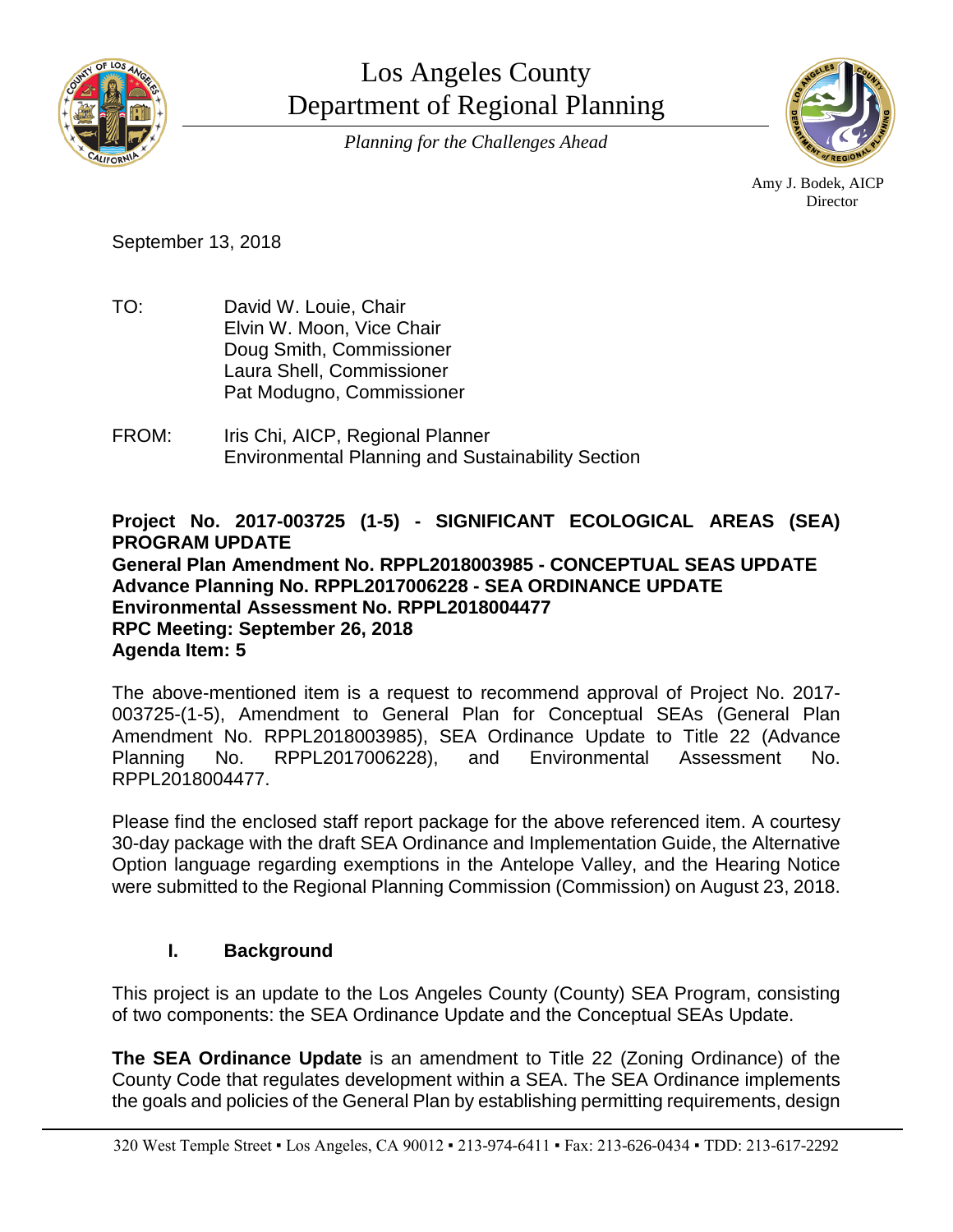Regional Planning Commission SEA Program Update Page 2 of 10

standards, and review processes for development within SEAs. This countywide ordinance will apply to all areas mapped as SEAs within the General Plan Significant Ecological Areas and Coastal Resource Areas Policy Map (Figure 9.3), except for the Santa Monica Mountains SEA and Santa Catalina Island Coastal Resource Area (CRA). The Santa Monica Mountains SEA will be subject to the current SEA ordinance (1982 SEA ordinance) until the Santa Monica Mountains North Area Community Standards District (SMMNA CSD) is amended. The regulations in the SMMNA CSD will be more restrictive than the regulations proposed in this draft SEA Ordinance. The Santa Catalina Island CRA will also be subject to the 1982 ordinance until the Santa Catalina Island Local Coastal Program is amended.

Previous drafts of an updated ordinance were heard as part of the General Plan 2035 update. This Commission first considered Draft 8 of the SEA Ordinance Update on May 17, 2017 and July 12, 2017. The item was taken off calendar on November 8, 2017 to allow for additional revisions to the ordinance and a more robust public engagement effort. The Public Review Draft of the SEA Ordinance was presented as a discussion item at the March 14, 2018 Commission meeting, beginning a 75-day public review period. Comments on the Public Review Draft from the Commission and members of the public were incorporated into the Public Hearing Draft to be considered at the September 26, 2018 public hearing.

**The Conceptual SEA Update** is an amendment to the General Plan 2035 that will make minor text changes and mapping changes in order to make the Conceptual SEAs subject to the new SEA ordinance. During the General Plan 2035 adoption process, the Board of Supervisors decided to designate certain proposed expanded SEAs as "Conceptual SEAs", pending further review for compatibility with community plans in Altadena, Rowland Heights, and Hacienda Heights. As a part of the SEA Ordinance update and the East San Gabriel Valley Area Plan outreach, the Department heard from many constituents in the area who believed that the Conceptual SEAs should be officially adopted as a part of the SEA Ordinance update process. As such, the Conceptual SEAs Update is being incorporated as a part of the SEA Ordinance update project. The Conceptual SEAs Update is a new component of this project and has not been heard by the Commission prior to the September 26, 2018 hearing.

#### Proposed Amendments to General Plan

To adopt the Conceptual SEAs as official SEAs and subject to the SEA ordinance, the County must amend the General Plan by removing the following text (shown in strikethrough) in the General Plan:

• *Chapter 5: Planning Areas Framework (page 39)*

"The Planning Area also includes environmental and hazard constraints. The Puente Hills, which include portions of Rowland Heights and Hacienda Heights, contain fault traces and wildfire threats. Wildfires and landslides also pose safety hazards in the foothill communities. In addition, the Planning Area contains SEAs, including Conceptual SEAs in Hacienda Heights and Rowland Heights."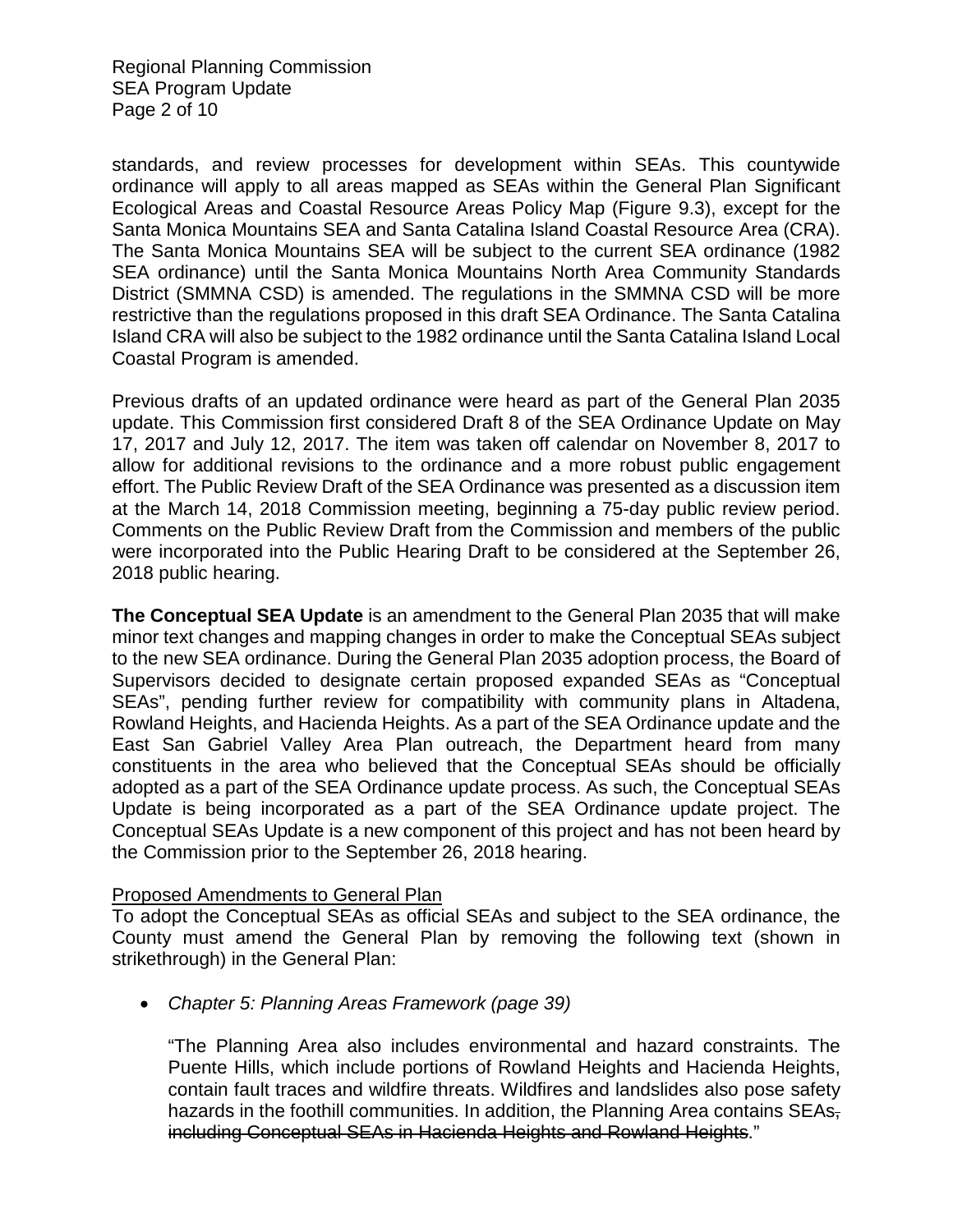Regional Planning Commission SEA Program Update Page 3 of 10

#### • *Chapter 5: Planning Areas Framework (page 60)*

"The Planning Area is comprised of mature, suburban communities, including some in the foothills of the San Gabriel Mountains. Some of these communities contain environmental resources and others face hazardous constraints. Portions of the Altadena Foothills and Arroyos SEA, San Gabriel Canyon SEA, and Puente Hills SEA cover the Planning Area. The community of Altadena includes Conceptual SEAs. In addition, many of the foothill communities are designated Very High Fire Hazard Severity Zones, which reflects the increased threat of wildfires and subsequent mudslides within those areas."

• *Chapter 9: Conservation and Natural Resources Element (page 134 footnote)*

"Conceptual SEAs are depicted to show proposed SEA Map updates based on the criteria for SEA designation established by the General Plan. Conceptual SEAs are to be considered and effective only through the preparation and adoption of community-based plans."

• *Chapter 16: General Plan Implementation Programs (page 256)*

#### **"Planning Areas Framework Program**

…

The General Plan serves as the foundation for all community-based plans, such as area plans, community plans, and coastal land use plans. Area plans focus on land use and other policy issues that are specific to the Planning Area. The Planning Areas Framework Program shall entail the completion of an area plan for each of the 11 Planning Areas.

Area plans will be tailored toward the unique geographic, demographic, and social diversity of each Planning Area; however, at a minimum, area plans shall be developed using the following guidelines:

o Review and consider the identified opportunity areas and Conceptual SEAs, as applicable. …"

• *Figure 9.3: Significant Ecological Areas and Coastal Resource Areas Policy Map*

Remove Conceptual SEAs category from legend and categorize all Conceptual SEAs as SEAs. See Attachment B for the current and proposed versions of Figure 9.3 and additional Plan Amendment Maps.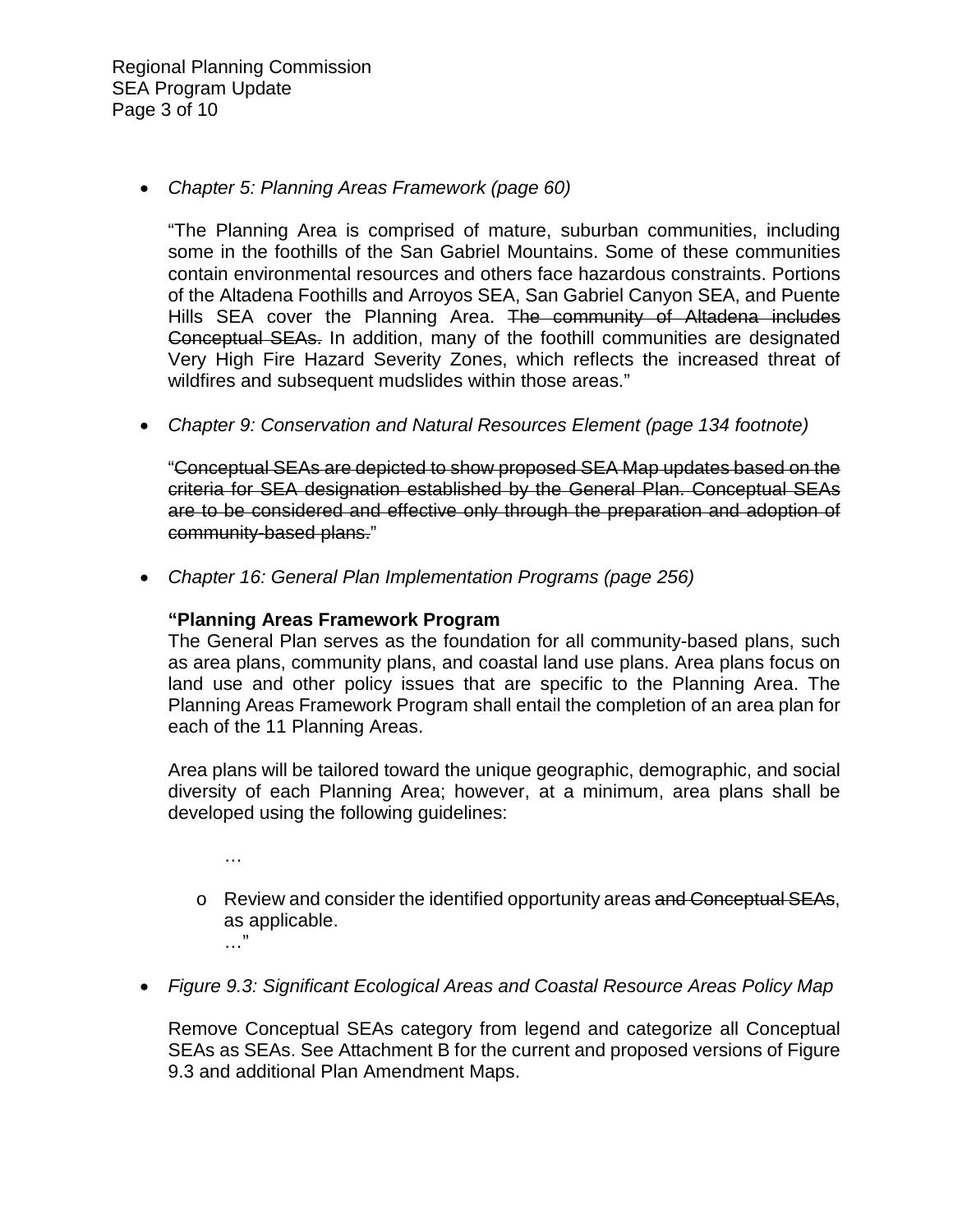Regional Planning Commission SEA Program Update Page 4 of 10

### **II. Summary of Draft Ordinance**

Substantial improvements have been made in the Public Hearing Draft (August 2018) of the SEA Ordinance compared to the existing SEA ordinance adopted in 1982. The draft SEA Ordinance provides more options in permitting and review processes when impact to vegetation is avoided, establishes new design and development standards, requires mandatory open space preservation, and creates regulations to resolve unpermitted activities in the SEAs. The following discussion will describe how the Public Hearing Draft improves upon the existing SEA Ordinance.

### Development Standards and Thresholds

Staff biologists worked with the planners and used standard industry-recognized concepts to create development standards for addressing identified SEA Resources, SEA Protected Trees, water resources and specific land uses. The development standards for the SEA Resources have maximum thresholds of disturbances allowed for each SEA Resource category. Development that meets these requirements will receive a streamlined Ministerial SEA Review. Development unable to meet the development standards will require a SEA Conditional Use Permit (SEA CUP) process similar to the current SEA CUP process.

The existing SEA Ordinance does not have any development standards and, unless specifically exempted, requires all projects to go through the CUP process. There is no ministerial review option for projects in the SEAs. The current use-based applicability limits the ability to assess impacts to SEA Resources and provides no guidance or incentive for avoiding impacts.

# Preliminary Biological Review

In the updated SEA Ordinance, prospective applicants will be asked to identify existing SEA Resources on-site in a Biological Constraints Map (BCM) at the beginning of the design phase, prior to application submittal. Applicants must attend a SEA Counseling meeting, to receive guidance from staff on how the conceptual project design can avoid and minimize impacts to SEA Resources. This approach will allow both applicants and staff to gain a better understanding of existing SEA Resources in the vicinity of the project and guide applicants to design projects with fewer impacts that may qualify for the streamlined Ministerial SEA Review.

The existing SEA Ordinance only requires biological review for projects that require a SEA CUP after the application is submitted. By the time the biological reviews are conducted, the applicant has already settled on a project design that may not consider the impacts to SEA Resources.

### Streamlined Review Process

The inclusion of the SEA Counseling meeting paves a path for a more streamlined review process. Although surveying and drafting a BCM will require an investment in time and resources early in the design process, it will result in better-sited and designed projects to accommodate the biological constraints of the property. The exercise allows staff to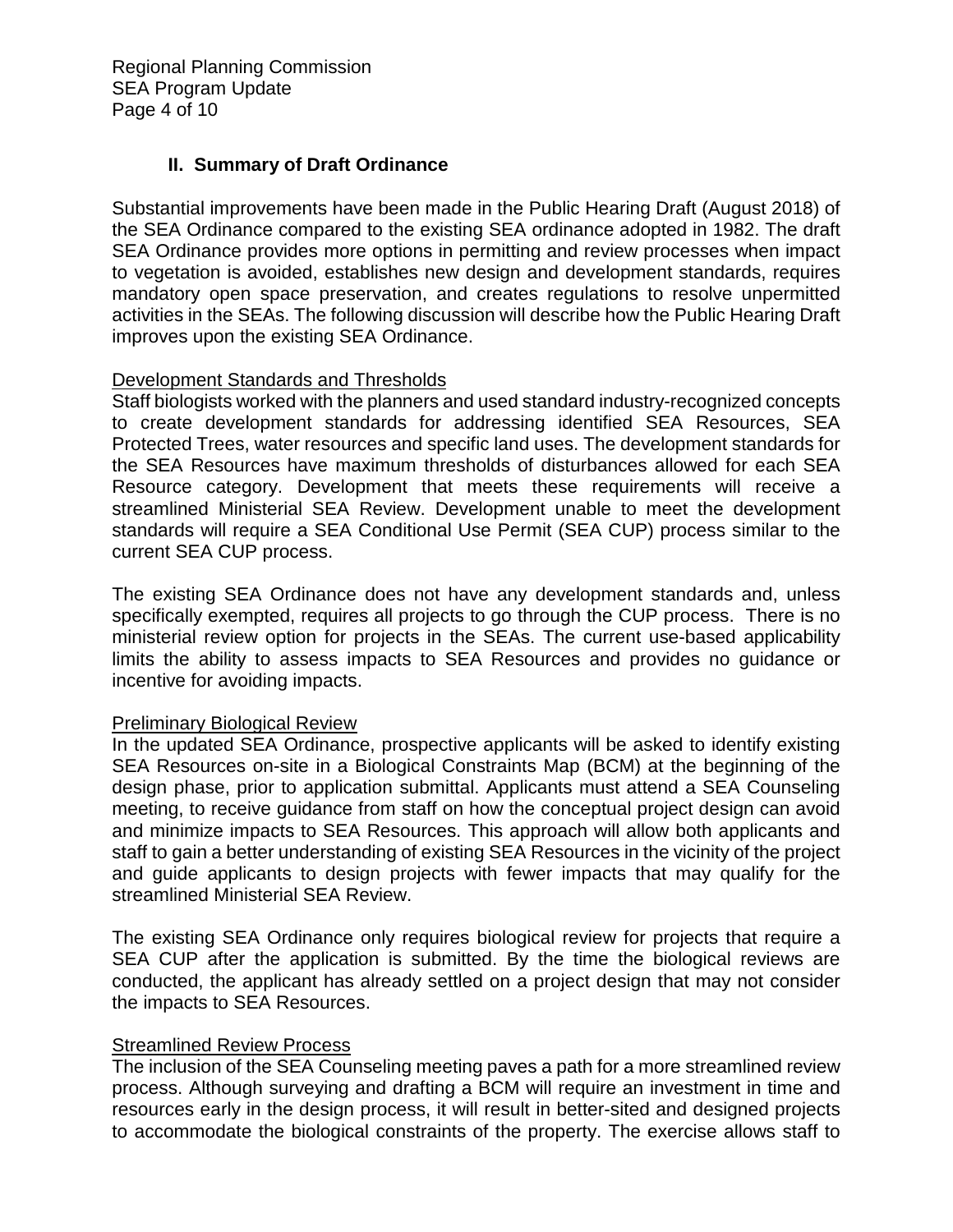Regional Planning Commission SEA Program Update Page 5 of 10

help guide development towards areas that avoid SEA Resources or previously disturbed areas and enables a Ministerial SEA Review track.

In the updated ordinance, a Ministerial SEA Review will be processed as a biological review in conjunction with the appropriate land use permit. A staff biologist will conduct the biological review. Projects qualifying for a Ministerial SEA Review will not have to submit additional biological studies and documentation or be reviewed by SEATAC.

Under the existing SEA Ordinance, unless exempted, all development in the SEAs must go through a sometimes lengthy discretionary CUP process even if impacts to resources are avoided.

#### Natural Open Space Preservation

In the updated ordinance, both the Ministerial SEA Review and SEA CUP processes will provide open space preservation. The ratios for open space preservation are based on the amount and type of SEA Resources disturbed. The Public Hearing Draft sets standard preservation ratios for development in the Ministerial SEA Review process. SEA CUPs will require preservation of open space at a recommended ratio to be approved at a public hearing.

While the current SEA Ordinance may require open space preservation as a mitigation measure, it is not explicitly required in the ordinance. Details are lacking as to how the open space should be designed or guidance on the County's preferred preservation mechanism. The new Natural Open Space Preservation section in the Public Hearing Draft improves preservation of the SEAs through clear requirements on configuration, use, and mechanisms for preserved open space.

# **SEA Protected Trees**

The SEA Protected Trees development standard and Protected Tree Permit were added to the Public Hearing Draft to better assess impacts on native trees in the SEAs. The Protected Tree Permit is a new permit option, processed as a Minor CUP, to allow for development that can meet all development standards except for the SEA Protected Trees development standard. Mitigation ratios were developed for the Protected Tree Permit.

The current SEA Ordinance does not have an avenue for protecting native trees in the SEAs. The draft SEA Ordinance will improve protection of native trees that support the sensitive habitats founds in the SEAs.

#### Enforcement

An enforcement section was added to the Public Hearing Draft to regulate unpermitted removal or disturbance of SEA Resources. Any activity defined as development in the SEAs prior to an approved permit is prohibited. A Ministerial SEA Review or SEA CUP will need to be obtained to assess the impacts of the unpermitted development and require the necessary mitigations. If neither permit is obtained, then another new provision, the Restoration Permit, will be required to restore the disturbed area to a close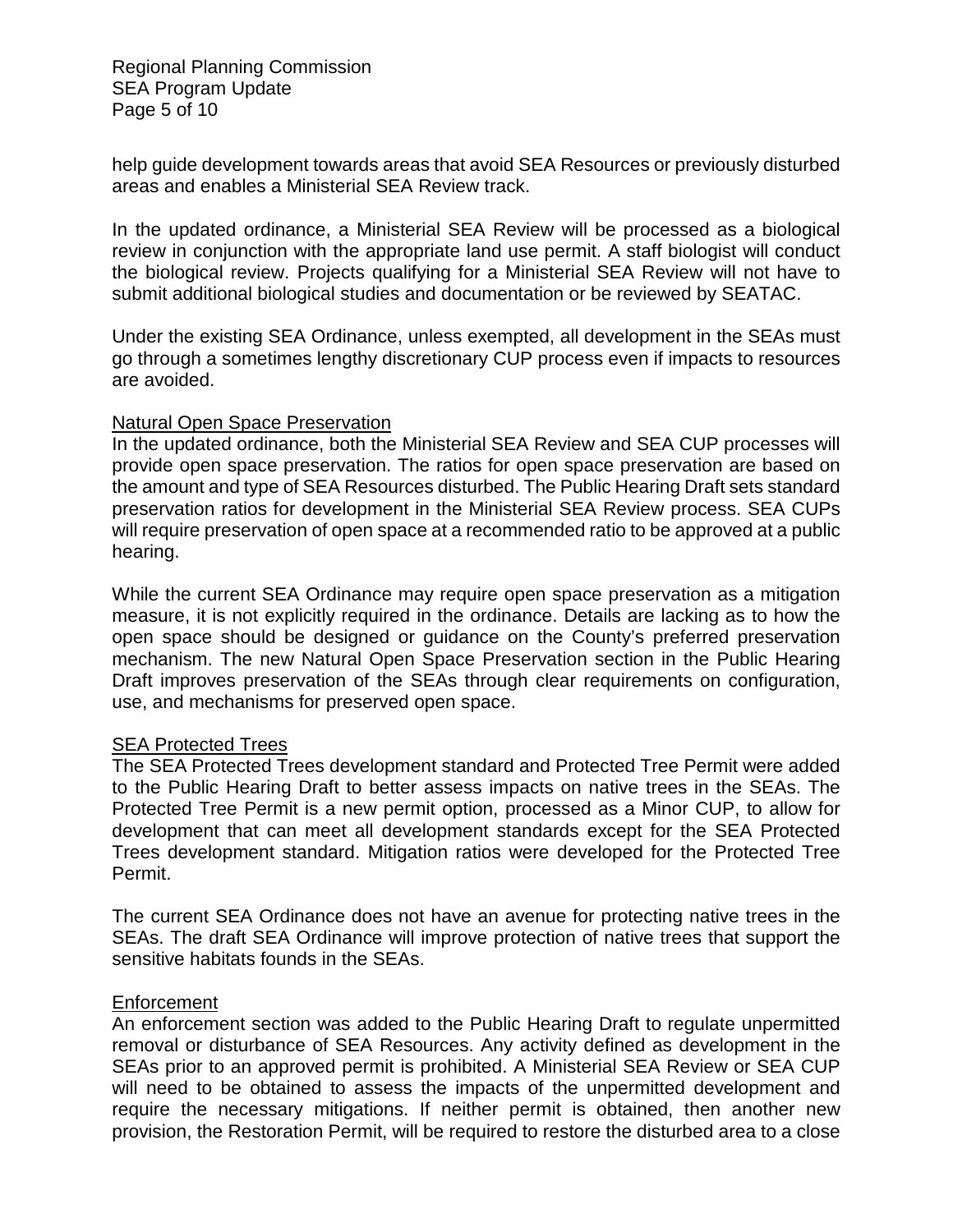Regional Planning Commission SEA Program Update Page 6 of 10

resemblance of its original natural habitat. The Restoration Permit will be processed as a Minor CUP.

Historically, unpermitted activity in SEAs has been difficult to regulate since the current SEA Ordinance lacks enforcement procedures to handle damage to SEA Resources. The addition of the Enforcement section in the Public Hearing Draft will enable the Department's Zoning Enforcement officers to better protect the SEAs and require restoration of disturbed habitats.

Revisions to Public Hearing Draft Ordinance

Based on public comments received in the last 30 days, minor revisions are recommended for the Public Hearing Draft of the SEA Ordinance. Please see Attachment C for revisions to the Public Hearing Draft.

### **III. Antelope Valley Exemptions/Alternative Option**

During the public engagement effort in the Antelope Valley (AV), the Department heard requests to not exempt single-family residences and agricultural uses from the SEA Ordinance process. AV residents and other groups raised concerns that the AV exemptions will infringe on wildlife corridors and fragment natural communities that provide habitat for protected species and species of special concern. A comparison between the current draft language and an alternative option was submitted to the Commission as part of the 30-day courtesy package. The Department asks that the Commission consider the Alternative Option for the Antelope Valley exemptions as part of the SEA Ordinance Update. The Alternative Option was developed in response to public feedback and would strengthen protection of the Antelope Valley SEAs.

Please see Attachment D for public comment letters received on the Alternative Option.

### **IV. General Plan Consistency**

The SEA Ordinance and Conceptual SEAs Updates are consistent with the following goals and policies of the General Plan:

• *General Plan Implementation Program C/NR-2: Update the Significant Ecological Areas Ordinance to implement the SEA Program in the General Plan.*

The General Plan Update was adopted in 2015 with significant updates to the SEA Program, including the goals and policies for SEAs and expansion of the SEA boundaries. This SEA Ordinance Update and the adoption of the Conceptual SEAs complete the next portion of the General Plan Implementation Program C/NR-2.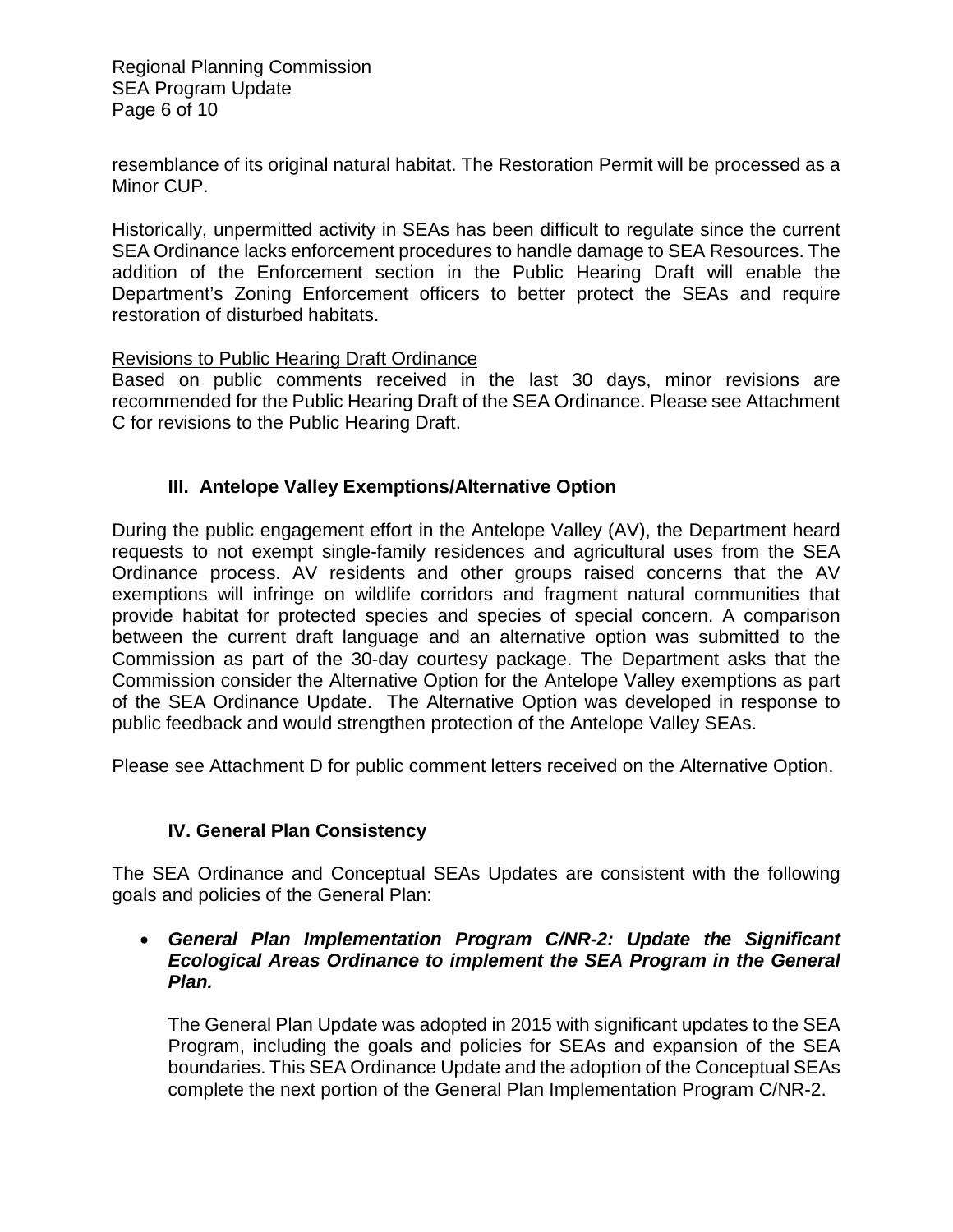• *General Plan Goal C/NR 3: Permanent, sustainable preservation of genetically and physically diverse biological resources and ecological systems including: habitat linkages, forests, coastal zone, riparian habitats, streambeds, wetlands, woodlands, alpine habitat, chaparral, shrublands, and SEAs.*

The SEA Ordinance and Conceptual SEA Updates work towards achieving General Plan Goal C/NR 3. As discussed in this report, in comparison to the existing SEA Ordinance, the draft SEA Ordinance is more protective of the natural habitats that make up the SEAs. The draft SEA Ordinance requires preliminary assessment of biological resources to guide sustainable development and provides for permanent preservation of sensitive habitats.

# **V. Public Engagement**

The Department conducted a robust public engagement campaign during the period from March to September 2018. Two draft versions, Public Review Draft (March 2018) and Public Hearing Draft (August 2018), of the SEA Ordinance have been released to the public for comments. The objectives of the engagement efforts were to provide general understanding of the SEA Program, discuss the draft SEA Ordinance, and answer any specific questions members of the public may have regarding the draft SEA Ordinance. Public engagement consisted of the following actions:

- Presentations at community and agency meetings
- Informational booths at community events and Parks After Dark events
- Pop-up events
- Blog posts
- Meetings/Teleconferences with interest groups
- Webinars
- Postcard mailings
- Email updates to email courtesy list

Please see Attachment E for a full list of public engagement efforts.

Members of the public had two opportunities to comment on the draft SEA Ordinance. The comment period for the Public Review Draft was from March 14 to May 31, 2018. The comments received included concerns with the Antelope Valley exemptions, protection of Conceptual SEAs, and applicability of the SEA Ordinance. Please see Attachments F for the comment letters received on the Public Review Draft.

The comment period for the Public Hearing Draft is from August 27, 2018 to September 26, 2018. Please see Attachment G for comment letters received thus far on the Public Hearing Draft.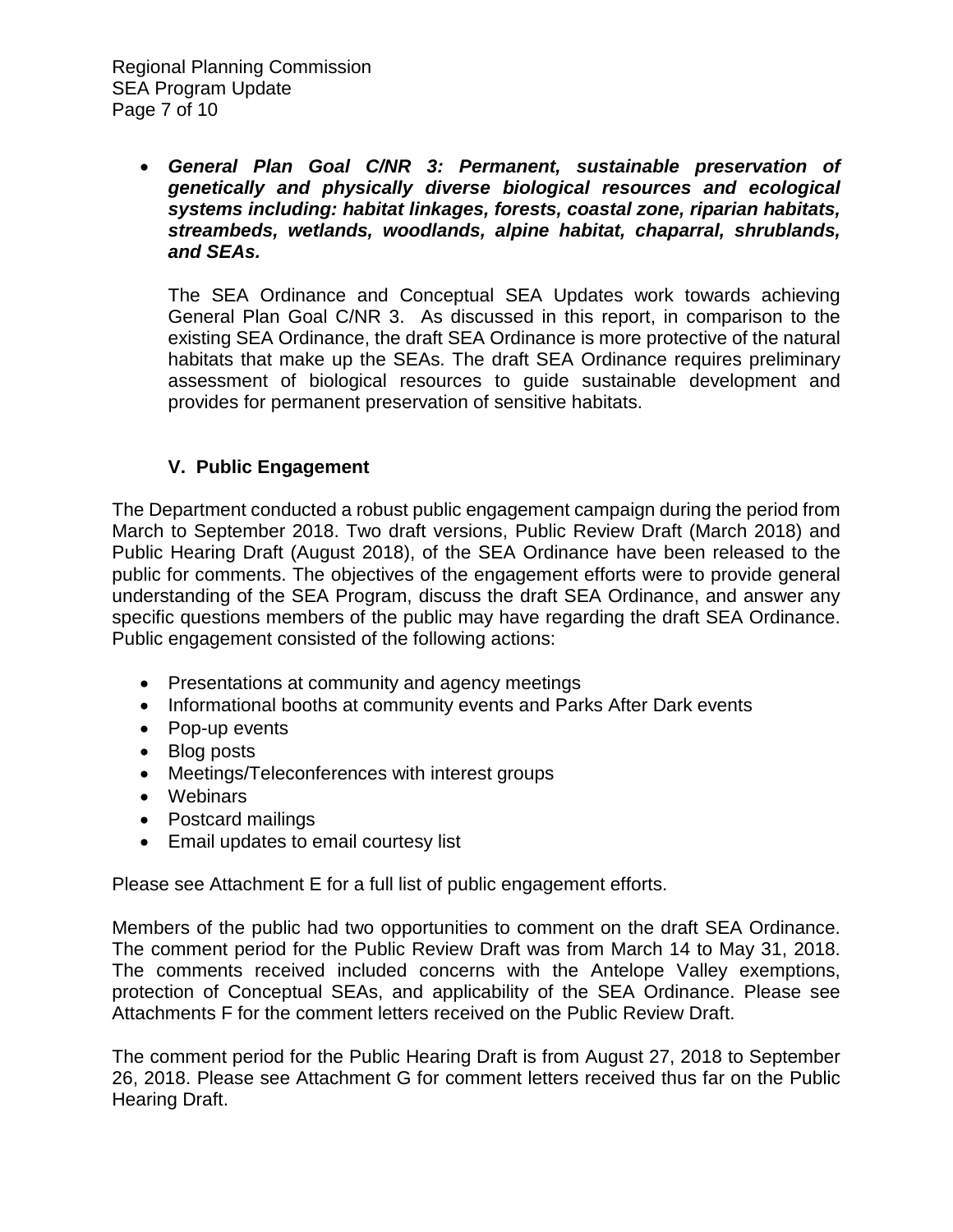Regional Planning Commission SEA Program Update Page 8 of 10

### **VI. Environmental Document**

The SEA Ordinance Update component of the project qualifies for a Categorical Exemption (Class 8 Exemption, Actions by Regulatory Agencies for Protection of the Environment) under the California Environmental Quality Act (CEQA) and the County environmental guidelines. The SEA Ordinance Update will reduce the environmental impacts to SEAs through the streamlined review process and development standards by guiding ground and vegetation disturbance to avoid or minimize impacts to the SEAs. The use of the development standards limits the development footprint, maintains wildlife movement corridors, and requires setbacks from SEA Resources. The requirement of natural open space preservation enables permanent protection of the SEAs.

An Addendum to the Certified Final EIR for the General Plan Update, adopted on October 6, 2015, was prepared for the Conceptual SEAs Update component of this project in compliance with CEQA requirements. The Addendum was not required to be circulated for public review per Section 15164 of CEQA. The proposed amendments to the General Plan do not change any impacts of the General Plan and its implementation programs, which were analyzed within the Final EIR, which was prepared as a Programmatic EIR. The Conceptual SEAs were fully analyzed as proposed SEAs in the General Plan EIR. A Modified Environmental Checklist Form (Initial Study) was not created for this project since there are no potential project impacts that would require revisions to the Certified Final EIR. Please see Attachment H for the Addendum to the Certified Final EIR.

# **VII. Legal Notification**

Pursuant to the provisions of Sections 22.60.174 and 22.60.175 of the County Code, the public hearing notice was published in the Los Angeles Daily News, Antelope Valley Press, and La Opinion on August 27, 2018.

Project information was made available to the public online and at nine County public libraries in the communities of East Los Angeles, Florence-Firestone, Topanga Canyon, Hacienda Heights, Rowland Heights, Altadena, Acton, Lake Los Angeles, and Lancaster. Project information and public hearing notice were also emailed to the those who subscribe to the SEA courtesy email list. Additional social media and blog posts have been posted weekly with links to project information.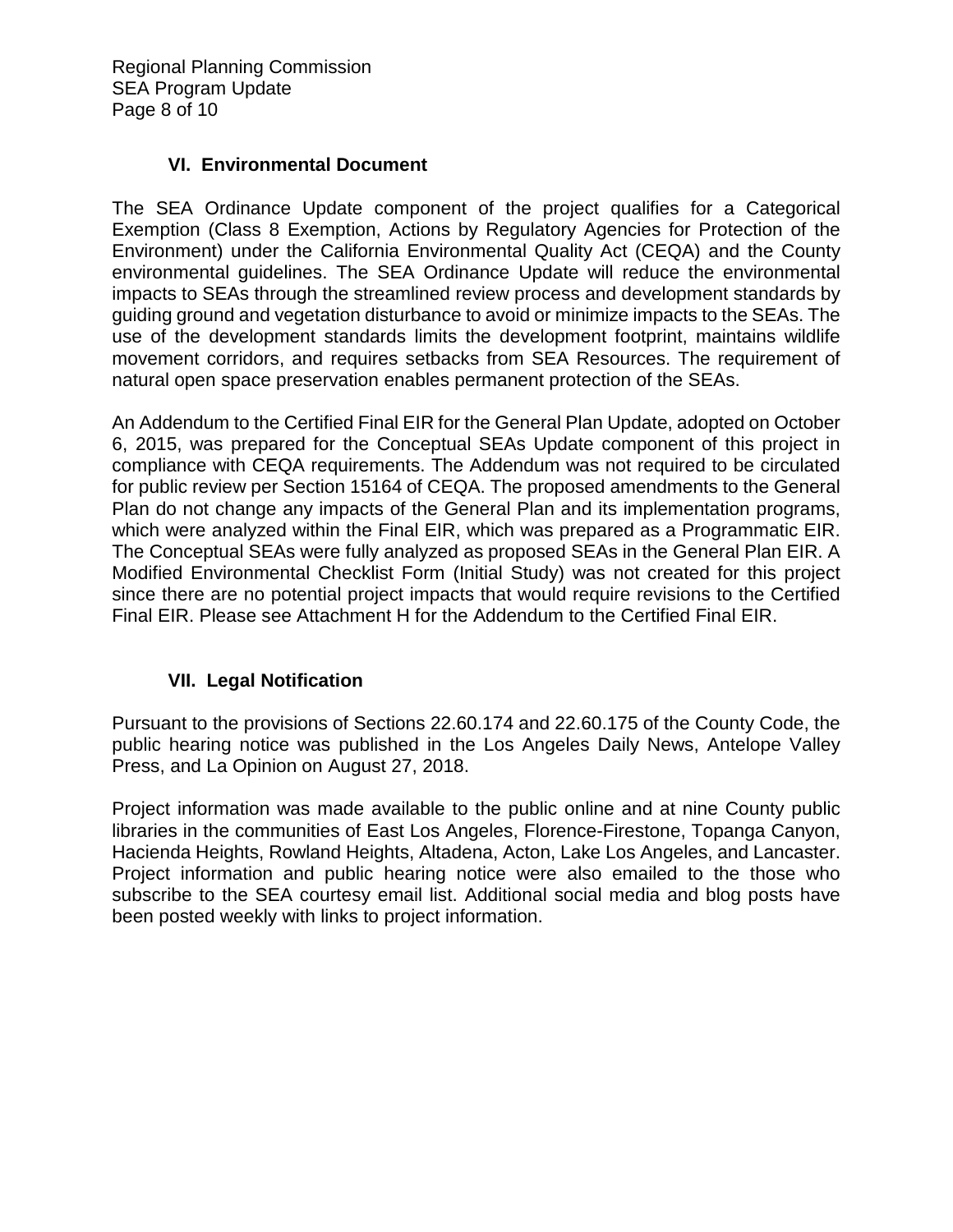### **VIII. Suggested Motions**

**I MOVE THAT THE REGIONAL PLANNING COMMISSION CLOSE THE PUBLIC HEARING AND FIND THAT THE ADDENDUM TO THE CERTIFIED FINAL EIR FOR THE GENERAL PLAN UPDATE (ENVIRONMENTAL IMPACT REPORT STATE CLEARINGHOUSE NO. 2011081042) FOR GENERAL PLAN AMENDMENT NO. RPPL2018003985 TO DESIGNATE THE ALTADENA FOOTHILLS AND ARROYOS AND THE PUENTE HILLS CONCEPTUAL SEAS AS OFFICIAL SEAS HAS BEEN PREPARED IN COMPLIANCE WITH THE CALIFORNIA ENVIRONMENTAL QUALITY ACT.**

**I ALSO MOVE THAT THE REGIONAL PLANNING COMMISSION FIND THAT ADVANCE PLANNING NO. RPPL2017006228 IS CATEGORICALLY EXEMPT PURSUANT TO STATE AND LOCAL CEQA GUIDELINES.**

**AND**

**I MOVE THAT THE REGIONAL PLANNING COMMISSION ADOPT THE RESOLUTIONS RECOMMENDING APPROVAL TO THE BOARD SUPERVISORS OF PROJECT NO. 2017-003725-(1-5),** 

**AMENDMENT TO THE GENERAL PLAN FOR CONCEPTUAL SEAS (PLAN NO. RPPL2018003985),** 

**AND SEA ORDINANCE UPDATE (PLAN NO. RPPL 2017006228).**

**OR ALTERNATIVELY:**

**I MOVE THAT THE REGIONAL PLANNING COMMISSION ADOPT THE RESOLUTIONS RECOMMENDING APPROVAL TO THE BOARD OF SUPERVISORS OF PROJECT NO. 2017-003725-(1-5),** 

**AMENDMENT TO THE GENERAL PLAN FOR CONCEPTUAL SEAS (PLAN NO. RPPL2018003985),** 

**AND SEA ORDINANCE UPDATE (PLAN NO. RPPL2017006228) WITH THE INCLUSION OF THE ALTERNATIVE OPTION LANGUAGE.**

Should you have any questions regarding this staff report and courtesy package, please contact Pat Hachiya or Iris Chi in the Environmental Planning and Sustainability Section at 213-974-6461 or [sea@planning.lacounty.gov.](mailto:sea@planning.lacounty.gov)

PH:IC